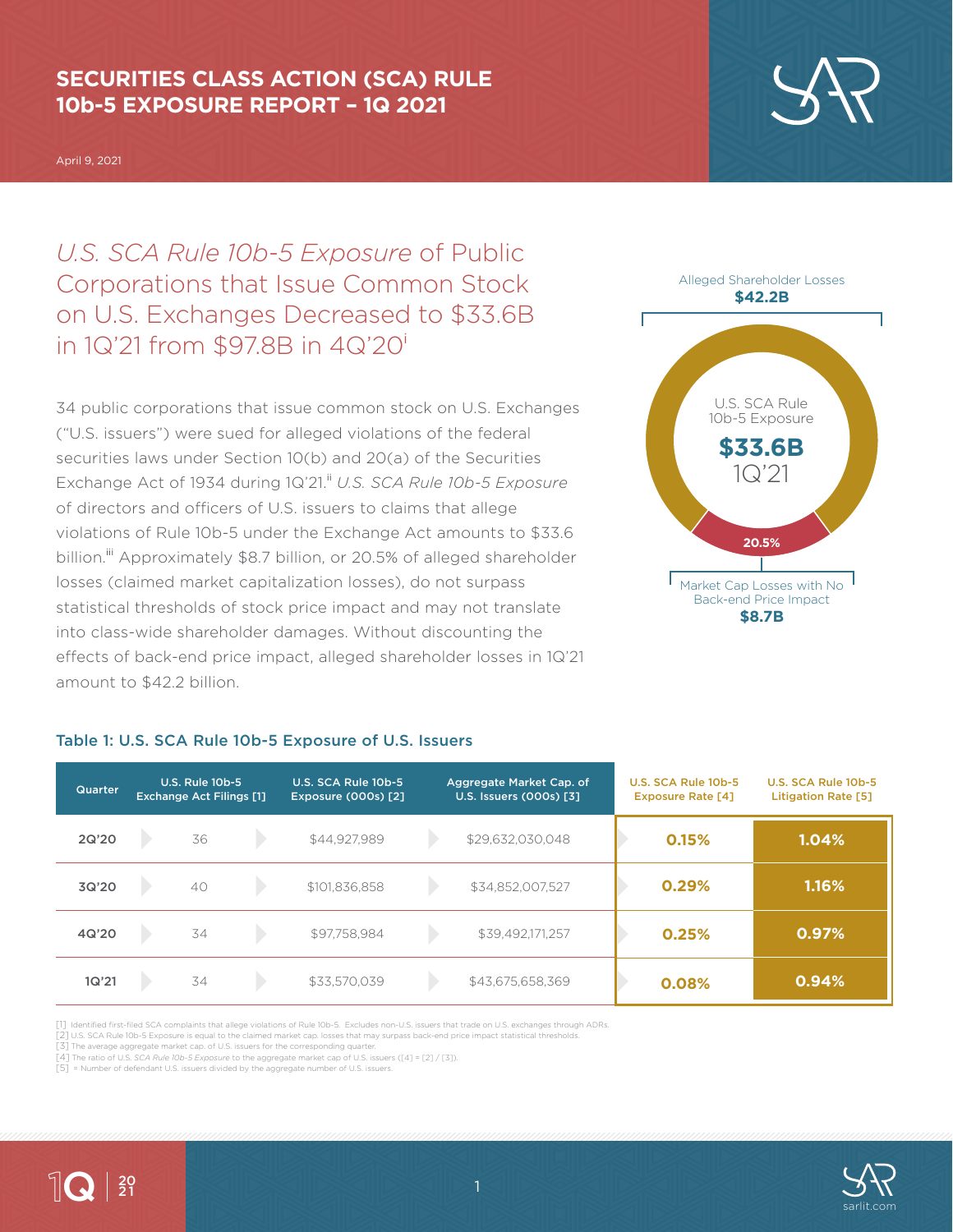Unlike 4Q'20 data where lower frequency did not result in lower severity, 1Q'21 data indicates that frequency of filings remained steady but resulted in a material decline in *U.S. SCA Rule 10b-5 Exposure*. *U.S. SCA Rule 10b-5 Exposure* of \$33.6 billion was the lowest quarterly exposure recorded since we began tracking this data and fell by nearly two thirds relative to 4Q'20. *U.S. SCA Rule 10b-5 Exposure Rate* also decreased materially by 17 basis points from 0.25% in 4Q'20 to 0.08% in 1Q'21. The *U.S. SCA Rule 10b-5 Litigation Rate* declined slightly by 3 basis points in 1Q'21 to 0.94%.

COVID-19 *U.S. SCA Rule 10b-5 Litigation Exposure:* The *SCA Rule 10b-5 Exposure* of private securities class actions related to COVID-19 amounts to \$2.2 billion in 1Q'21 stemming from 5 SCAs filed against U.S. issuers.<sup>iv</sup> COVID-19 related allegations account for 6.4% of the \$33.7 billion in aggregate *U.S. SCA Rule 10b-5 Exposure*. The total *SCA Rule 10b-5 Exposure* related to COVID-19 since March 2020 amounts to \$25.0 billion, of which 8.6% was alleged by shareholders during 1Q'21.

### Table 2: Back-end Price Impact Summary of Alleged Corrective Disclosures of U.S. Issuers

| <b>Quarter</b> | <b>U.S. Rule 10b-5</b><br><b>Exchange Act Filings [1]</b> | <b>Alleged Corrective</b><br>Disclosures [2] | <b>Alleged Corrective Disclosures</b><br>with No Price Impact [3] | % of Corrective Disclosures<br>with No Price Impact [4] |
|----------------|-----------------------------------------------------------|----------------------------------------------|-------------------------------------------------------------------|---------------------------------------------------------|
| 2Q'20          | 36                                                        | 71                                           | 28                                                                | 39%                                                     |
| 3Q'20          | 40                                                        | 82                                           | 26                                                                | 32%                                                     |
| 4Q'20          | 34                                                        | 73                                           | 24                                                                | 33%                                                     |
| 1Q'21          | 34                                                        | 67                                           | 21                                                                | 31%                                                     |

[1] Identified first-filed SCA complaints that allege violations of Rule 10b-5. Excludes non-U.S. issuers that trade through ADRs.

[2] The number of alleged corrective disclosures identified in the sample of SCA complaints.

[3] The number of alleged corrective disclosures that do not exhibit a statistically significant one-day residual stock price return at the 95% confidence standard.

[4] The ratio of the number of alleged corrective disclosures that do not exhibit back-end price impact to the total number of alleged corrective disclosures. ([4] = [3] / [2])

During 1Q'21, SAR accounted for 59 "stock-drop" SCAs filed against U.S. issuers that allege violations of Rule 10b-5 via 114 claimed corrective disclosures.<sup>v</sup> After consolidating cases with seemingly related allegations against individual U.S. issuers, SAR accounted for 34 filed SCAs. A total of 67 corrective disclosures have been alleged in the 34 firstfiled SCAs.<sup>vi</sup> Of the 67 corrective disclosures alleged during 1Q'21, 21 (31%) do not exhibit price impact *(Halliburton II)*. As such, they may not warrant inclusion in a certified class of proposed shareholders and may not translate into classwide shareholder damages. These alleged stock drops

also run afoul of the heightened pleading standards of loss causation (Dura) because they lack statistical significance after excluding non-company specific effects. Vii

The number of alleged stock drops decreased from 73 in 4Q'20 to 67 in 1Q'21. The number of alleged stock drops that did not exhibit price impact decreased by 3 relative to 4Q'20. As a result, the alleged market capitalization losses stemming from econometrically deficient alleged stock drops decreased from \$14.4 billion in 4Q'20 to \$8.7 billion in 1Q'21. Viii

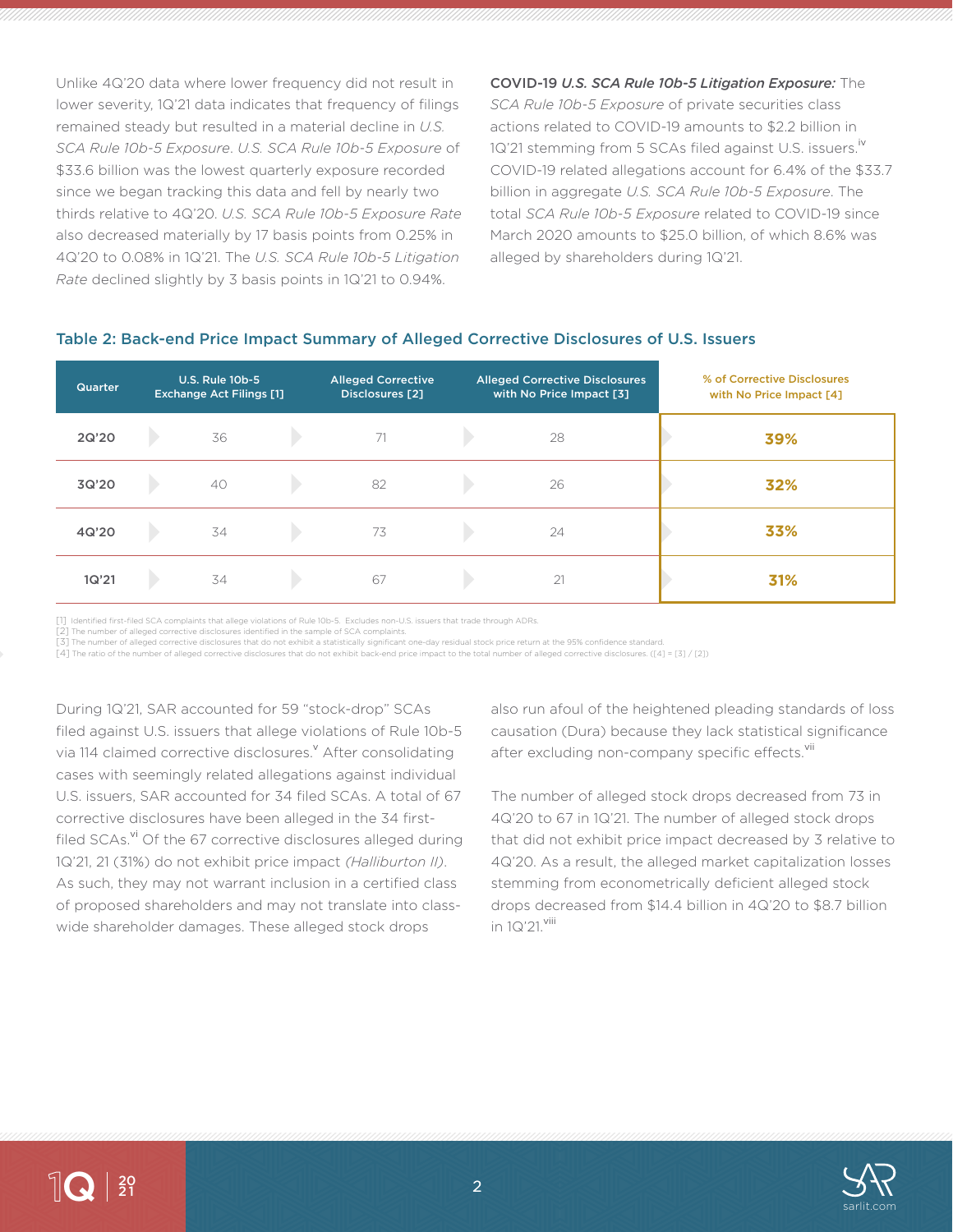## SCA RULE 10b-5 EXPOSURE BY **INDUSTRY SECTOR**

### A Single Claim Filed Against a Retail and Consumer Products Company Contributed to the 57.7% of Alleged Market Cap. Losses that May Not Translate into Shareholder Damages.

Out of the 34 SCAs filed in 1Q'21, 8 (or 23.5%) were filed against Pharma/Biotech companies, 5 (or 14.7%) against Electronics, Hardware and Semiconductor companies, 5 (or 14.7%) against Software companies, 3 (or 8.8%) against Energy Companies, and 3 (or 8.8%) against Media companies. The sector with the greatest *SCA Rule 10b-5 Exposure* was the Energy sector which accounted for 35% of the *U.S. SCA Rule 10b-5 Exposure* and amounts to \$11.7 billion.

Data and analyses indicate that the industry sectors that were impacted most by alleged corrective disclosures that may not surpass statistical thresholds of back-end rice impact are Retail and Consumer Products, Electronics, Hardware and Semiconductor, and Auto. 100% (\$5.0 billion) of shareholder losses alleged in the single SCA filed against a Retail and Consumer Products company did not exhibit stock price impact. 49% (\$2.5 billion) of shareholder losses alleged in the 5 SCAs against Electronics, Hardware and Semiconductor companies do not exhibit stock price impact. 18% (\$510 million) of shareholder losses alleged in the 2 SCAs against Auto companies do not exhibit stock price impact.

### Table 3: U.S. SCA Rule 10b-5 Exposure by Industry Sector in 1Q'21

| <b>Industry Sector [1]</b>                        | <b>U.S. Rule 10b-5</b><br><b>Exchange Act Filings [2]</b> | <b>Alleged Market Cap.</b><br>Losses (000s) [3] | Market Cap. Losses that<br>Do Not Exhibit Price<br>Impact (000s) [4] | U.S. SCA Rule 10b-5<br><b>Exposure (000s) [5]</b> | % of Market Cap. Losses<br>that Do Not Exhibit<br>Price Impact [6] |
|---------------------------------------------------|-----------------------------------------------------------|-------------------------------------------------|----------------------------------------------------------------------|---------------------------------------------------|--------------------------------------------------------------------|
| Auto                                              | 2                                                         | \$2,786,535                                     | \$510,363                                                            | \$2,276,172                                       | 18%                                                                |
| <b>Electronics, Hardware and</b><br>Semiconductor | 5                                                         | \$5,096,077                                     | \$2,517,905                                                          | \$2,578,172                                       | 49%                                                                |
| <b>Energy</b>                                     | 3                                                         | \$11,746,442                                    | \$93,208                                                             | \$11,653,234                                      | $1\%$                                                              |
| F.I.R.E.                                          | $\circ$                                                   | \$0                                             | SO                                                                   | \$0                                               | 0%                                                                 |
| <b>Health Care</b>                                | $\overline{4}$                                            | \$6,290,367                                     | \$369,562                                                            | \$5,920,805                                       | 6%                                                                 |
| Manufacturing, Farm and Industrial 2              |                                                           | \$756,816                                       | \$5,151                                                              | \$751,665                                         | $1\%$                                                              |
| <b>Materials</b>                                  |                                                           | \$321.348                                       | \$0                                                                  | \$321.348                                         | 0%                                                                 |
| Media                                             | 3                                                         | \$3,961,471                                     | \$O                                                                  | \$3,961,471                                       | 0%                                                                 |
| Pharma/Biotech                                    | 8                                                         | \$3,917,488                                     | \$77,917                                                             | \$3,839,570                                       | 2%                                                                 |
| <b>Retail and Consumer Products</b>               |                                                           | \$5,007,836                                     | \$5,007,836                                                          | \$0                                               | 100%                                                               |
| <b>Software</b>                                   | 5                                                         | \$2,358,193                                     | \$90,591                                                             | \$2,267,602                                       | 4%                                                                 |
| <b>Transportation and Storage</b>                 | $\circ$                                                   | \$0                                             | \$O                                                                  | \$0                                               | 0%                                                                 |
| 1Q 2021 Total:                                    | 34                                                        | \$42,242,572                                    | \$8,672,534                                                          | \$33,570,039                                      | 20.5%                                                              |

[1] Industry sector is based on the defendant corporation's SIC code

[3] Market cap. losses of U.S. issuers listed as defendants unadjusted for alleged corrective disclosures that do not meet statistical thresholds of back-end price impact.

[5] *U.S. SCA Rule 10b-5 Exposure* is equal to the claimed market cap. losses that may surpass statistical thresholds of back-end stock price impact ( [5]=[3]-[4] ).

 $[6] = [4]/[3]$ 





<sup>[2]</sup> Identified first-filed SCA complaints that allege violations of Rule 10b-5. Excludes non-U.S. issuers that trade on U.S. exchanges through ADRs.

<sup>[4]</sup> Market cap. losses of U.S. issuers listed as defendants that do not meet statistical thresholds of back-end price impact.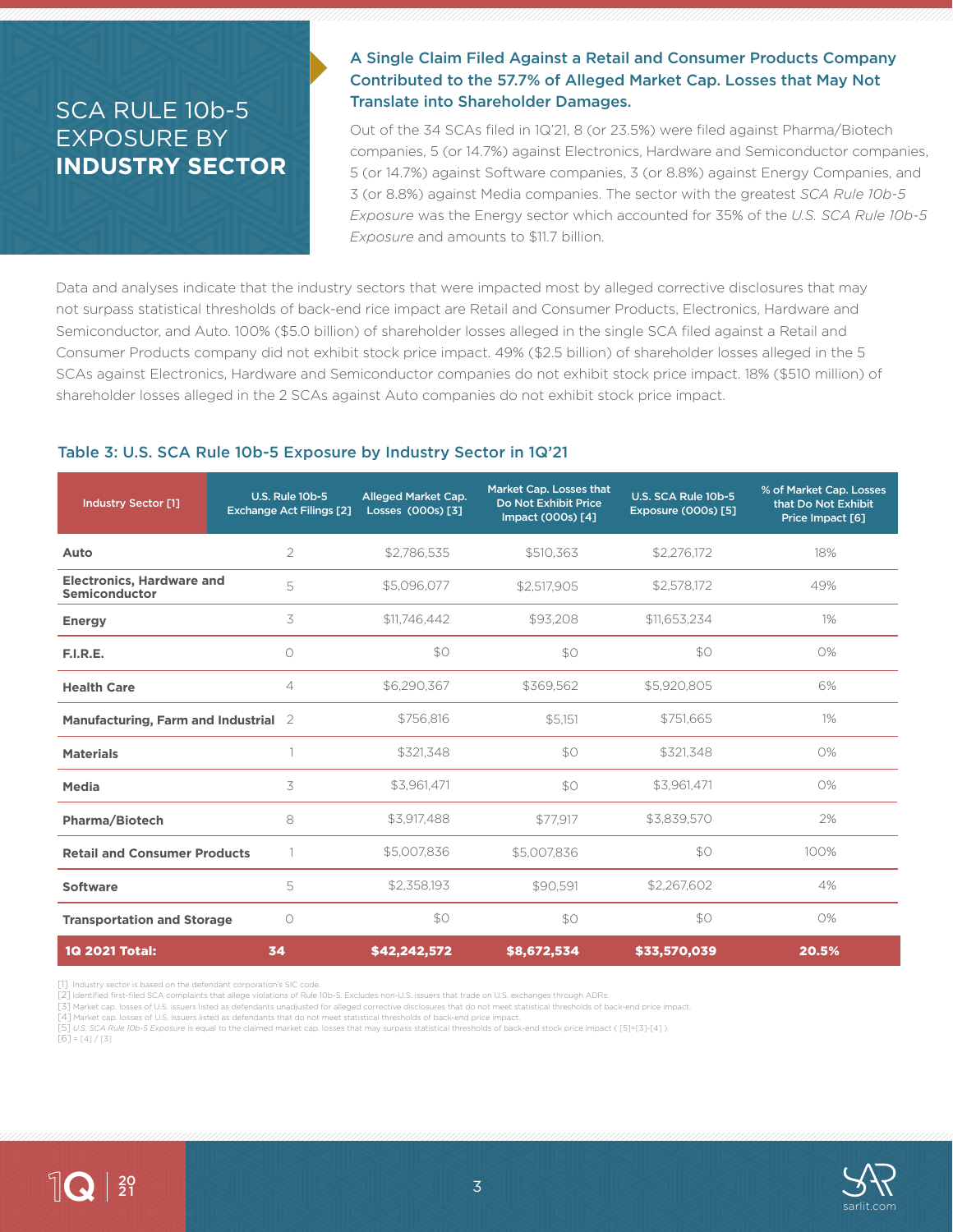### SCA RULE 10b-5 EXPOSURE OF U.S. **LARGE CAP** CORPORATIONSix

### *Large Cap SCA Rule 10b-5 Exposure* Decreased Materially in 1Q'21, Amounting to \$22.8 Billion.

11 large cap corporations were sued for alleged violations of Rule 10b-5 during 1Q'21 – a decrease of 6 – relative to 4Q'20. The average aggregate market capitalization of U.S. large cap corporations, based on the market capitalization range of the S&P500 Index during 1Q'21, was \$41.39 trillion.<sup>x</sup> This is an increase in aggregate market cap of \$4.01 trillion, or 10.7%, relative to 4Q'20. The decrease in *Large Cap Rule 10b-5 Exposure* combined with the increase in the aggregate market cap led to a material decrease of the *Large Cap SCA Rule 10b-5 Exposure Rate* by 19 basis points to 0.06% in 1Q'21. The *Large Cap SCA Rule 10b-5 Litigation Rate* decreased from 1.96% in 4Q'20 to 1.06% in 1Q'21.

The return of the S&P500 Index between January 1, 2021 and March 31, 2021 was 6.17%.



1Q'21 U.S. Large Cap Analysis: The *Large Cap SCA Rule 10b-5 Exposure* of \$22.8 billion during 1Q'21 is the lowest exposure exhibited since SAR began tracking this data in 2018. 6 fewer large cap corporations faced Rule 10b-5 allegations in 1Q'21 relative to 4Q'20, resulting in a *Large Cap SCA Rule 10b-5 Litigation Rate* of 1.06%.

### Table 4: Large Cap SCA Rule 10b-5 Exposure of U.S. Issuers

| Quarter | Rule 10b-5 SCAs filed against<br><b>Large Cap Defendants</b> |       | Large Cap SCA Rule<br>10b-5 Exposure (000s) |              | Aggregate Market Cap.<br>of Large Caps (000s) | Large Cap SCA Rule<br>10b-5 Exposure Rate | Large Cap SCA Rule<br>10b-5 Litigation Rate |       |
|---------|--------------------------------------------------------------|-------|---------------------------------------------|--------------|-----------------------------------------------|-------------------------------------------|---------------------------------------------|-------|
| 2Q'20   |                                                              | $10*$ |                                             | \$37,641,718 |                                               | \$27,704,032,389                          | 0.14%                                       | 1.45% |
| 3Q'20   |                                                              | 15    |                                             | \$93,702,669 |                                               | \$32,827,622,957                          | 0.29%                                       | 1.81% |
| 4Q'20   |                                                              | 17    |                                             | \$93,171,021 |                                               | \$37,375,514,160                          | 0.25%                                       | 1.96% |
| 1Q'21   |                                                              | 11    |                                             | \$22,769,816 |                                               | \$41,385,863,786                          | 0.06%                                       | 1.06% |

\* 9 large cap defendants were sued in 2Q'20, but SAR is using the 10 Rule 10b-5 Exchange Act Filings to calculate the *Large Cap SCA Rule 10b-5 Litigation Rate* because the 2 SCAs filed against Wells Fargo & Co. in that quarter present non-overlapping allegations.



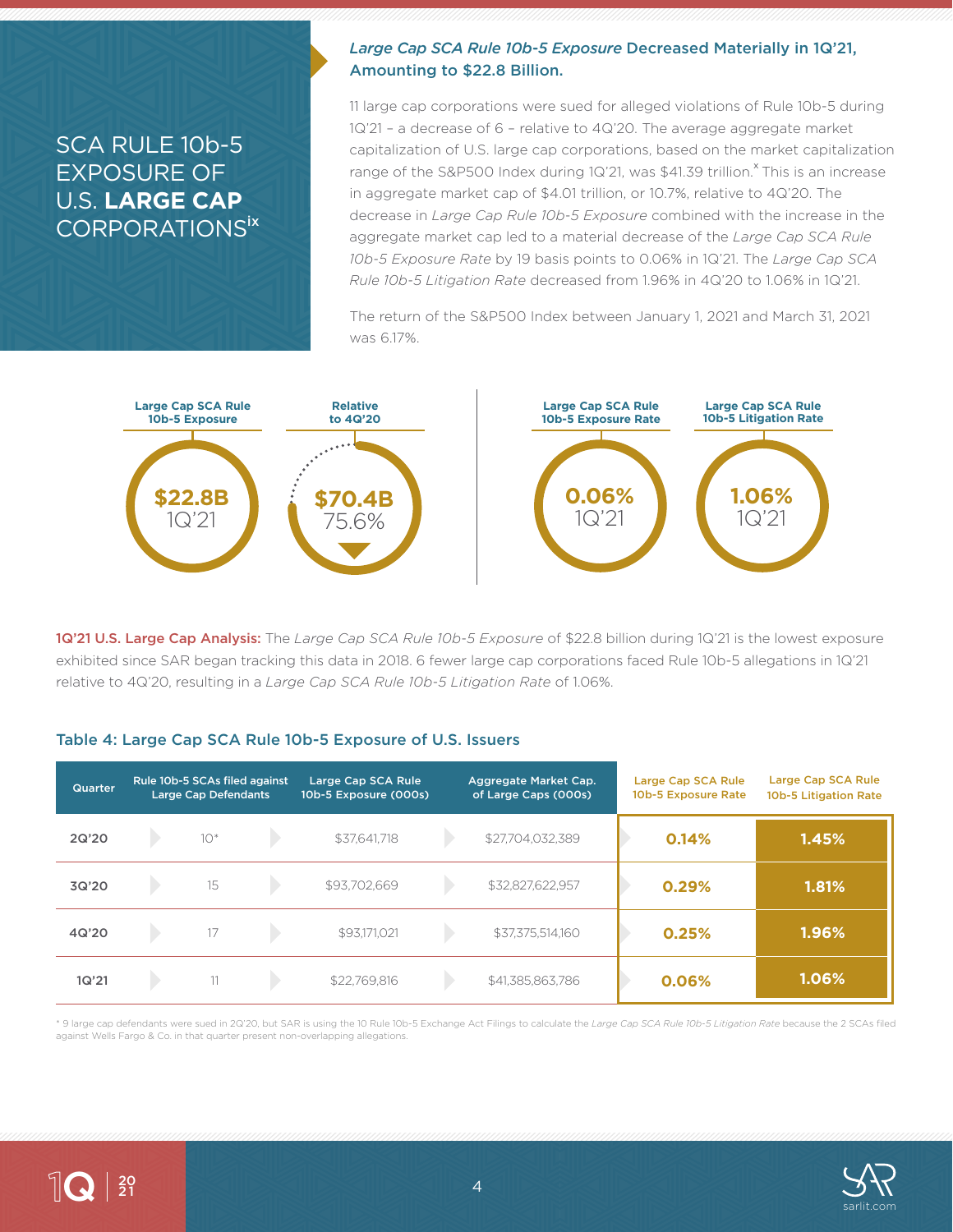## SCA RULE 10b-5 EXPOSURE OF U.S. **MID CAP** CORPORATIONS<sup>xi</sup>

### *Mid Cap SCA Rule 10b-5 Exposure* Increased by 10.6% in 1Q'21, Amounting to \$2.4 Billion.

Filing frequency against mid cap corporations remained steady at 4 during 1Q'21. The average aggregate market capitalization of U.S. mid cap corporations, based on the market capitalization range of the S&P MidCap 400 Market Index during 1Q'21, was \$1.56 trillion.<sup>xii</sup> In 1Q'21, the Mid Cap *SCA Rule 10b-5 Exposure Rate* remained steady at 0.15%. The *Mid Cap Rule 10b-5 Litigation Rate* decreased quarter-over-quarter to 0.62%.

The return of the S&P MidCap 400 between January 1, 2021 and March 31, 2021 was 13.47%.



1Q'21 U.S. Mid Cap Analysis: While Mid Cap SCA filing frequency and *Mid Cap SCA Rule 10b-5 Exposure Rate* remained steady, *Mid Cap SCA Rule 10b-5 Exposure* increased by 10.6% in 1Q'21 relative to 4Q'20. *Mid Cap Rule 10b-5 Litigation Rate*  decreased 3 basis points relative to 4Q'20, which is the lowest rate exhibited during the proceeding four quarters.

### Table 5: Mid Cap SCA Rule 10b-5 Exposure of U.S. Issuers

| Quarter | Rule 10b-5 SCAs filed against<br><b>Mid Cap Defendants</b> |                | Mid Cap SCA Rule<br>10b-5 Exposure (000s) |             | Aggregate Market Cap.<br>of Mid Caps (000s) | Mid Cap SCA Rule<br>10b-5 Exposure Rate | Mid Cap SCA Rule<br>10b-5 Litigation Rate |       |
|---------|------------------------------------------------------------|----------------|-------------------------------------------|-------------|---------------------------------------------|-----------------------------------------|-------------------------------------------|-------|
| 2Q'20   |                                                            |                |                                           | \$2,004,804 |                                             | \$1,257,405,797                         | 0.16%                                     | 1.29% |
| 3Q'20   |                                                            |                |                                           | \$2,746,684 |                                             | \$1,354,948,295                         | 0.20%                                     | 1.17% |
| 4Q'20   |                                                            | $\overline{4}$ |                                           | \$2,152,848 |                                             | \$1,432,821,304                         | 0.15%                                     | 0.65% |
| 1Q'21   |                                                            | $\overline{4}$ |                                           | \$2,380,893 |                                             | \$1,556,318,844                         | 0.15%                                     | 0.62% |

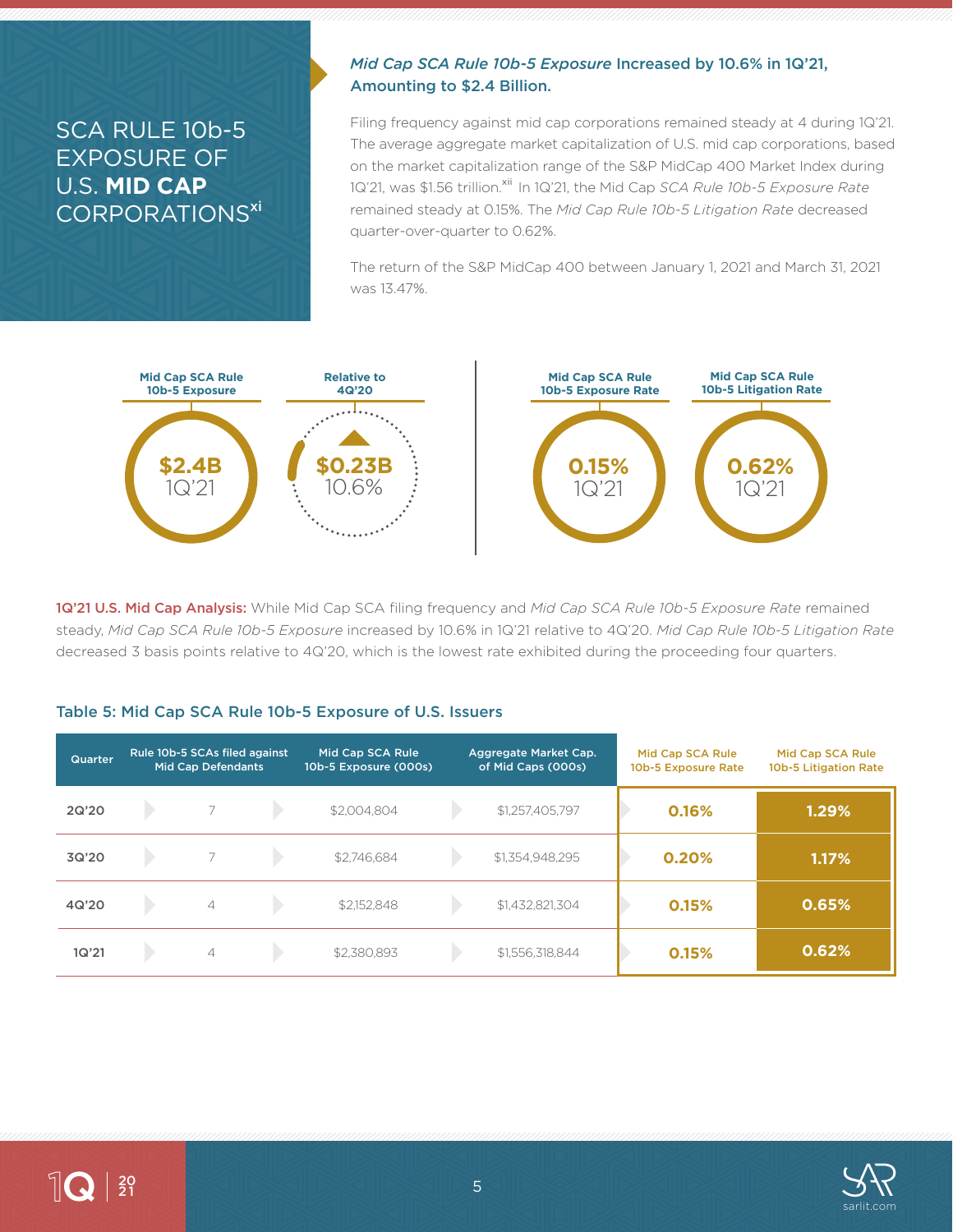## SCA RULE 10b-5 EXPOSURE OF U.S. **SMALL CAP** CORPORATIONS<sup>xiii</sup>

### *Small Cap SCA Rule 10b-5 Exposure* Increased Significantly in 1Q'21, Amounting to \$8.4 Billion.

19 small cap corporations were sued for alleged violations of Rule 10b-5 during 1Q'20, which is 6 more than in 4Q'20. The *Small Cap SCA Rule 10b-5 Exposure* in 1Q'21 increased nearly two and half times relative to 4Q'20. The average aggregate market capitalization of U.S. small cap corporations, based on the market capitalization range of the S&P SmallCap 600 Market Index during 1Q'21, was \$733.5 billion.<sup>xiv</sup> In 1Q'21, the *Small Cap SCA Rule 10b-5 Exposure Rate* was 1.15%, which is almost 80 basis points higher relative to 4Q'20. The *Small Cap Rule 10b-5 Litigation Rate* also increased by 33 basis points to 0.97.

The return of the S&P SmallCap 600 Index between January 1, 2021 and March 31, 2021 was 18.24%.



1Q'21 U.S. Small Cap Analysis: *Small Cap SCA Rule 10b-5 Exposure* increased materially despite the overall decrease in *U.S. SCA Rule 10b-5 Exposure* during the quarter. The aggregate market cap of small cap corporations also increased throughout the year to \$733 billion in 1Q'21. Combined, this resulted in the highest S*mall Cap SCA Rule 10b-5 Exposure Rate* and *Small Cap Rule 10b-5 Litigation Rate* during the proceeding four quarters.

### Table 6: Small Cap SCA Rule 10b-5 Exposure of U.S. Issuers

| <b>Quarter</b> | Rule 10b-5 SCAs filed<br>against Small Cap Defendants |    | SCA Rule 10b-5<br>Exposure (000s) | Aggregate Market Cap.<br>of Small Caps (000s) |  | <b>Small Cap Rule</b><br>10b-5 Exposure Rate | <b>Small Cap Rule</b><br>10b-5 Litigation Rate |       |
|----------------|-------------------------------------------------------|----|-----------------------------------|-----------------------------------------------|--|----------------------------------------------|------------------------------------------------|-------|
| 2Q'20          |                                                       | 19 |                                   | \$5,281,467                                   |  | \$670,591,862                                | 0.79%                                          | 0.85% |
| 3Q'20          |                                                       | 18 |                                   | \$5,387,505                                   |  | \$669,436,275                                | 0.80%                                          | 0.89% |
| 4Q'20          |                                                       | 13 |                                   | \$2,435,116                                   |  | \$683,835,792                                | 0.36%                                          | 0.64% |
| 1Q'21          |                                                       | 19 |                                   | \$8,419,330                                   |  | \$733,475,740                                | 1.15%                                          | 0.97% |

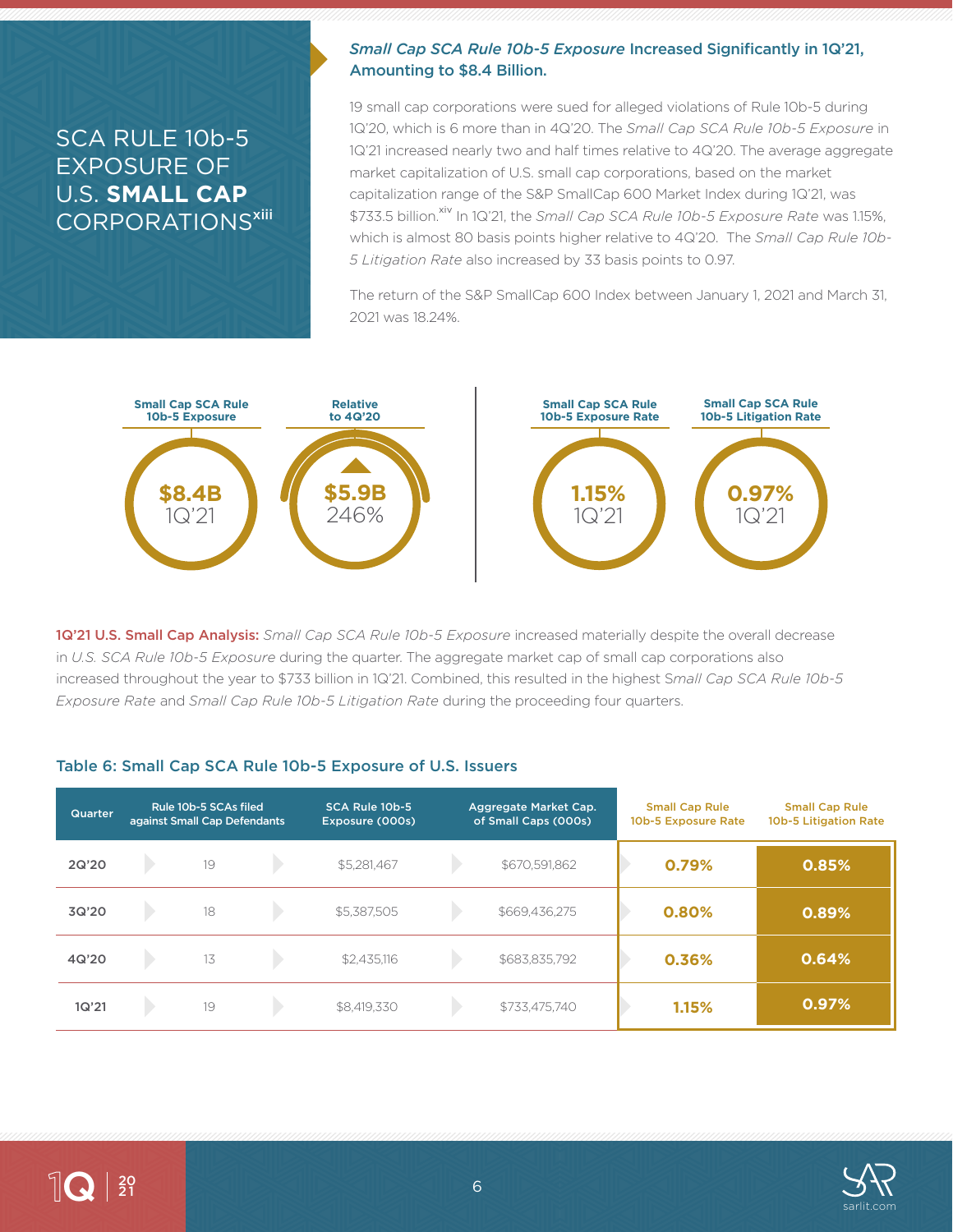# The ADR SCA Rule 10b-5 Exposure of non-U.S. issuers in 1Q'21 amounts to \$4.3 billion, a material decrease of 94.6% relative to 4Q'20.xv

4 non-U.S. issuers that trade on U.S. exchanges through ADRs ("non-U.S. issuers") were sued for alleged violations of the federal securities laws under Section 10(b) and 20(a) of the Securities Exchange Act of 1934 during 1Q'21.<sup>xvi</sup> *ADR SCA Rule 10b-5 Exposure* of directors and officers of non-U.S. issuers to claims that allege violations of Rule 10b-5 under the Exchange Act amounts to \$4.3 billion.<sup>xvii</sup> Approximately \$1.7 billion, or 28.3% of alleged shareholder losses do not surpass statistical thresholds of stock price impact and may not translate into shareholder class-wide damages. Without discounting the effects of back-end stock price impact, claimed shareholder losses against directors and officers of non-U.S. issuers amounts to \$6.0 billion in 1Q'21.

In 1Q'21, the *ADR SCA Rule 10b-5 Exposure Rate* decreased by 26 basis points to 0.01% relative to 4Q'20. That is the lowes*t ADR SCA Rule 10b-5 Exposure Rate* recorded since we began tracking this data. The *ADR SCA Rule 10b-5 Litigation Rate* is 0.20% based on the number of non-U.S. issuers that trade in the NYSE, NASDAQ, and over-the-counter in the U.S, which is a decrease of 15 basis points relative to 4Q'20







### Table 7: ADR SCA Rule 10b-5 Exposure of Non-U.S. Issuers

| Quarter | ADR Rule 10b-5<br><b>Exchange Act Filings [1]</b> |                | ADR SCA Rule 10b-5<br><b>Exposure (000s) [2]</b> | Aggregate Market Cap. Of<br>Non-U.S. Issuers (000s) [3] |  | ADR SCA Rule 10b-5<br><b>Exposure Rate [4]</b> | <b>ADR SCA Rule 10b-5</b><br><b>Litigation Rate [5]</b> |       |
|---------|---------------------------------------------------|----------------|--------------------------------------------------|---------------------------------------------------------|--|------------------------------------------------|---------------------------------------------------------|-------|
| 2Q'20   |                                                   | 5              |                                                  | \$8,142,559                                             |  | \$23,282,514,608                               | 0.03%                                                   | 0.25% |
| 3Q'20   |                                                   | $\circ$        |                                                  | \$31,346,247                                            |  | \$25,857,369,640                               | 0.12%                                                   | 0.45% |
| 4Q'20   |                                                   |                |                                                  | \$79,317,724                                            |  | \$28,864,710,836                               | 0.27%                                                   | 0.35% |
| 1Q'21   |                                                   | $\overline{4}$ |                                                  | \$4,270,020                                             |  | \$31,880,168,701                               | 0.01%                                                   | 0.20% |

[1] First-filed SCA complaints that allege violations of Rule 10b-5 against non-U.S. issuers. Excludes U.S. issuers that trade on U.S. exchanges.

[2] *ADR SCA Rule 10b-5 Exposure* is equal to the claimed market cap. losses that may surpass back-end price impact thresholds.

[3] The aggregate market cap. of non-U.S. issuers.

[4] The ratio of *ADR SCA Rule 10b-5 Exposure* to the aggregate market cap of non-U.S. issuers. ([4] = [2] / [3]).<br>[5] = Number of defendant non-U.S. issuers divided by the aggregate number of non-U.S. issuers.



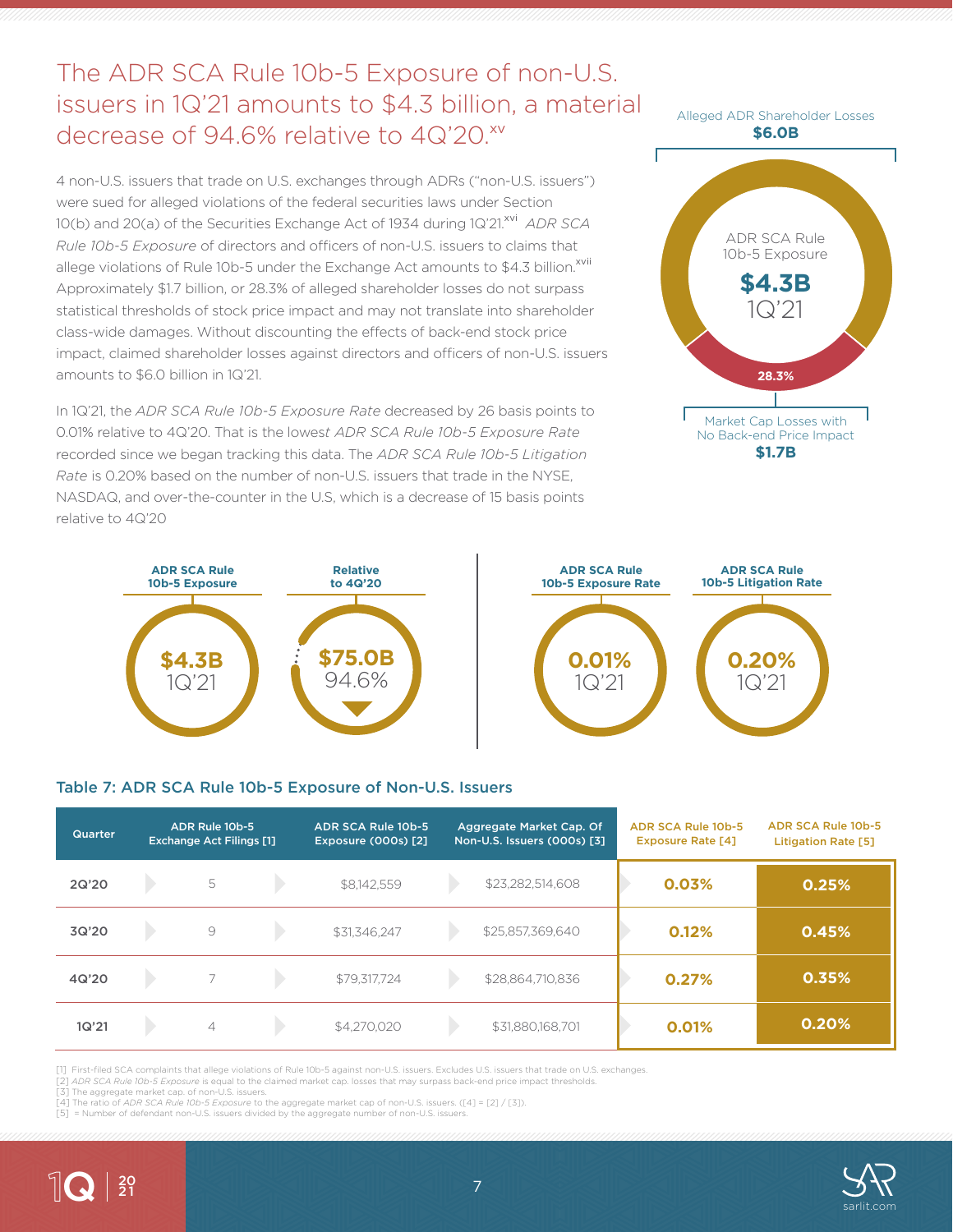1Q'21 ADR Analysis: 1Q'21 had the fewest number of ADR Rule 10b-5 Exchange Act Filings at 4, which is 3 fewer relative to 4Q'20. *ADR SCA Rule 10b-5 Exposure* of non-U.S. issuers also decreased materially by 94.6% relative to 4Q'20 and is the lowest amount recorded since we began tracking this data. Of the 4 alleged corrective disclosures included in the 4 SCAs filed against non-U.S. issuers, 2 alleged corrective disclosures do not surpass statistical thresholds of back-end price impact. That amounts to \$1.7 billion of market capitalization declines that may not translate into potential shareholder damages.

| <b>Quarter</b> | ADR Rule 10b-5<br><b>Exchange Act Filings [1]</b> | <b>Alleged Corrective</b><br><b>Disclosures</b> [2] | <b>Alleged Corrective Disclosures</b><br>with No Price Impact [3] | % of Corrective Disclosures<br>with No Price Impact [4] |
|----------------|---------------------------------------------------|-----------------------------------------------------|-------------------------------------------------------------------|---------------------------------------------------------|
| 2Q'20          | 5                                                 | 11                                                  | 5                                                                 | 45.5%                                                   |
| 3Q'20          | 9                                                 | 23                                                  | 16                                                                | 69.6%                                                   |
| 4Q'20          |                                                   | 11                                                  | $\overline{2}$                                                    | 18.2%                                                   |
| 1Q'21          | $\overline{4}$                                    | $\overline{\mathcal{A}}$                            | ⌒                                                                 | 50.0%                                                   |

### Table 8: Price Impact Summary of Alleged Corrective Disclosures of Non-U.S. Issuers

[1] First filed SCA complaints that allege violations of Rule 10b-5 against non-U.S. issuers that trade on U.S. exchanges through ADRs. Excludes U.S. issuers.

[2] The total number of alleged corrective disclosures identified in the sample of SCA complaints.

[3] The total number of alleged corrective disclosures that do not exhibit a statistically significant one-day residual stock price return at the 95% confidence standard.

[4] The ratio of the number of alleged corrective disclosures that do not meet statistical thresholds of back-end price impact to the total number of alleged corrective disclosures. ([4] = [3] / [2] ).

# GLOBAL SCA RULE 10b-5 EXPOSURE<sup>XVIII</sup>

*Global SCA Rule 10b-5 Exposure* of U.S.-listed corporations (including U.S. issuers of common stock and non-U.S. issuers that trade via ADRs) amounts to \$37.8 billion in 1Q'21. That is a material decrease of \$139.3 billion in global class action exposure to Rule 10b-5 private securities fraud litigation relative to 4Q'20.

### Global SCA Rule 10b-5 Exposure